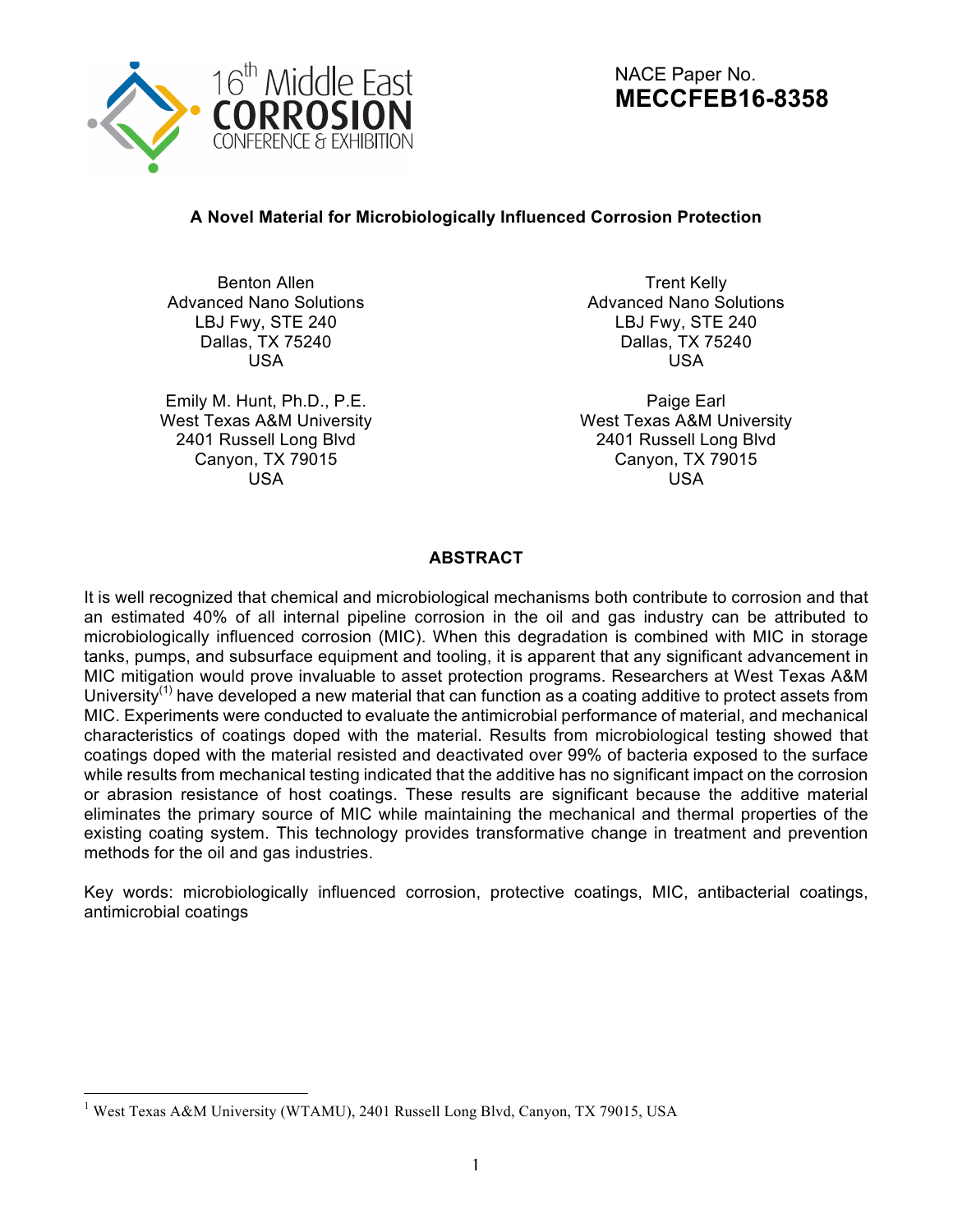### **INTRODUCTION**

As technology continues to advance oil and gas production, engineers are faced with challenges induced by indigenous microorganisms that reside in hydrocarbon and secondary water injection systems. Microbiologically influenced corrosion rates can be significantly greater than general corrosion rates and can lead to the rapid development of pitting (Figure 1). Studies done by Delft<sup>1, 2</sup> demonstrate that an increase of 8% in biomass growth can affect oil and natural gas production by as much as 50% by inhibiting the production flow and engineered fluid properties.



**Figure 1: Pitting on a steel pipe due to microbiologically influenced corrosion.**

Pipe failure is a main component of the operating and maintenance costs of oil and gas industry pipelines. Currently, oil and gas companies do not have many choices in the prevention of internal pipe corrosion. Literature shows that many producers spend significant amounts of money each month to flush systems with various chemicals and biocides to kill off the sulfur-producing bacteria<sup>3, 4</sup>. There is a strong need to mitigate microbial colonization by engendering materials with properties that include surface chemistry<sup>5-</sup>  $7$  and surface roughness<sup>3, 8-9</sup> which are unfavorable for bacterial attachment and growth.

Unlike other paints or chemicals that are currently on the market (research and commercial), the coating additive in this study, AntiMicrobial NanoAlloy (ANA)† , is activated through combustion synthesis and forms a structural metallic alloy that can then be incorporated into a traditional coating system. Several key outcomes from previous research conducted by the authors have established a basis for the development of the material, the most impactful of these being a method to create highly porous, antibacterial solid materials through combustion synthesis.<sup>10</sup> By combining nanoscale particles into a reactant mixture and providing an energy source for ignition, the reaction produces a self-propagating heat wave that will synthesize metallic structures made of pores only nanometers wide that inherently exhibit antibacterial properties. The extraordinarily high surface areas these materials possess serve as

 $\overline{a}$ 

<sup>†</sup> Trade Name.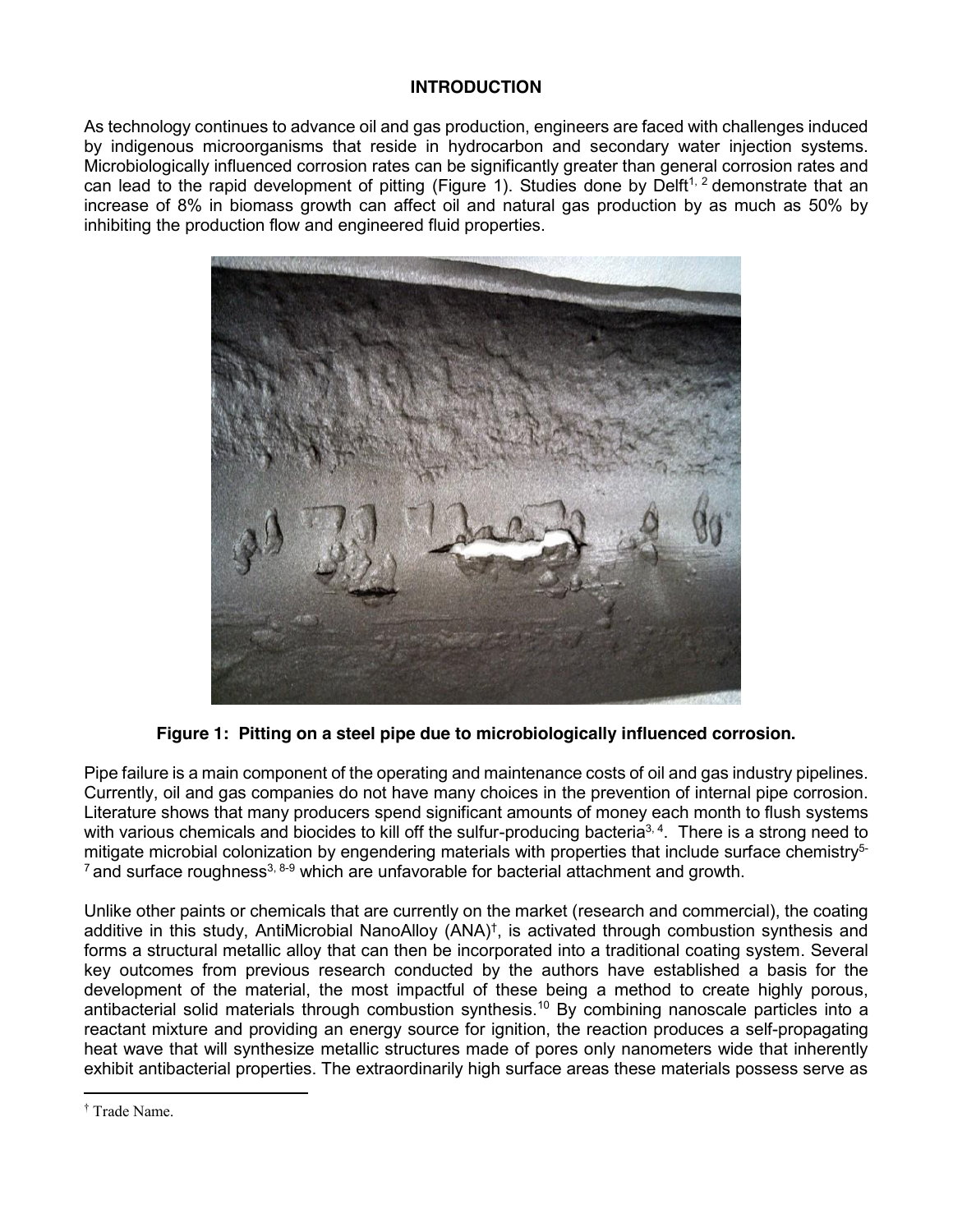an excellent platform for the neutralization of bacteria. These newly synthesized alloys can be incorporated into coatings, which can be applied to metal, ceramic, plastic or composite surfaces. This type of coating system presents a novel approach to microbiological neutralization, or more specifically, microbiologically influenced corrosion protection.

Figure 2 shows an antimicrobial coating applied to the sucker rod and interior of a well tubing. The tubing is the conduit that allows flow of hydrocarbons from the sub-surface rock to the surface. High costs are associated with tubing failure in wells by either replacing the tubing or continuously injecting chemicals into the string to prevent failure. Packers are common tools used to isolate the intermediate and surface sections of casing and tubing from hydrocarbon induced corrosion by filling the volume between the surface and packer with an anti-corrosive fluid called packer fluid. Although many oil and gas companies have adopted this process to protect their piping, it is not universal. A coating doped with the novel material not only resists microbiological growth and reproduction, but also actively kills microbes that encounter the coating. This prohibits any biofilm development or buildup allowing for an uninhibited flow through the pipe.



**Figure 2: Antimicrobial coated well schematic.**

# **EXPERIMENTAL PROCEDURE**

### **Microbiological Procedure**

Experiments were performed to demonstrate the effect the antimicrobial material had on microbiological growth kinetics. A preliminary series of diffusion tests were designed to test the antimicrobial efficacy of the material in powder form. In these tests, varying amounts of powder were inserted into cylindrical voids within agar plates. The plates were then introduced to various bacteria strains and examined for zones of inhibition produced by the antimicrobial powder.

To test the antibacterial efficacy of the powder when incorporated into a coating, a polymer based paint was doped 20% (by weight) with the powder. The doped coating was then applied to the internal surface of a 250ml Erlenmeyer flask. The flask was filled with inoculated water and incubated in a shaker incubator at 37°C and 200 rpm. Samples were taken and plated at various time intervals. By coating the internal surfaces of a vessel, the tests seek to confirm the effectiveness of the coating when applied internally to pipes or storage vessels to prevent microbiological activity.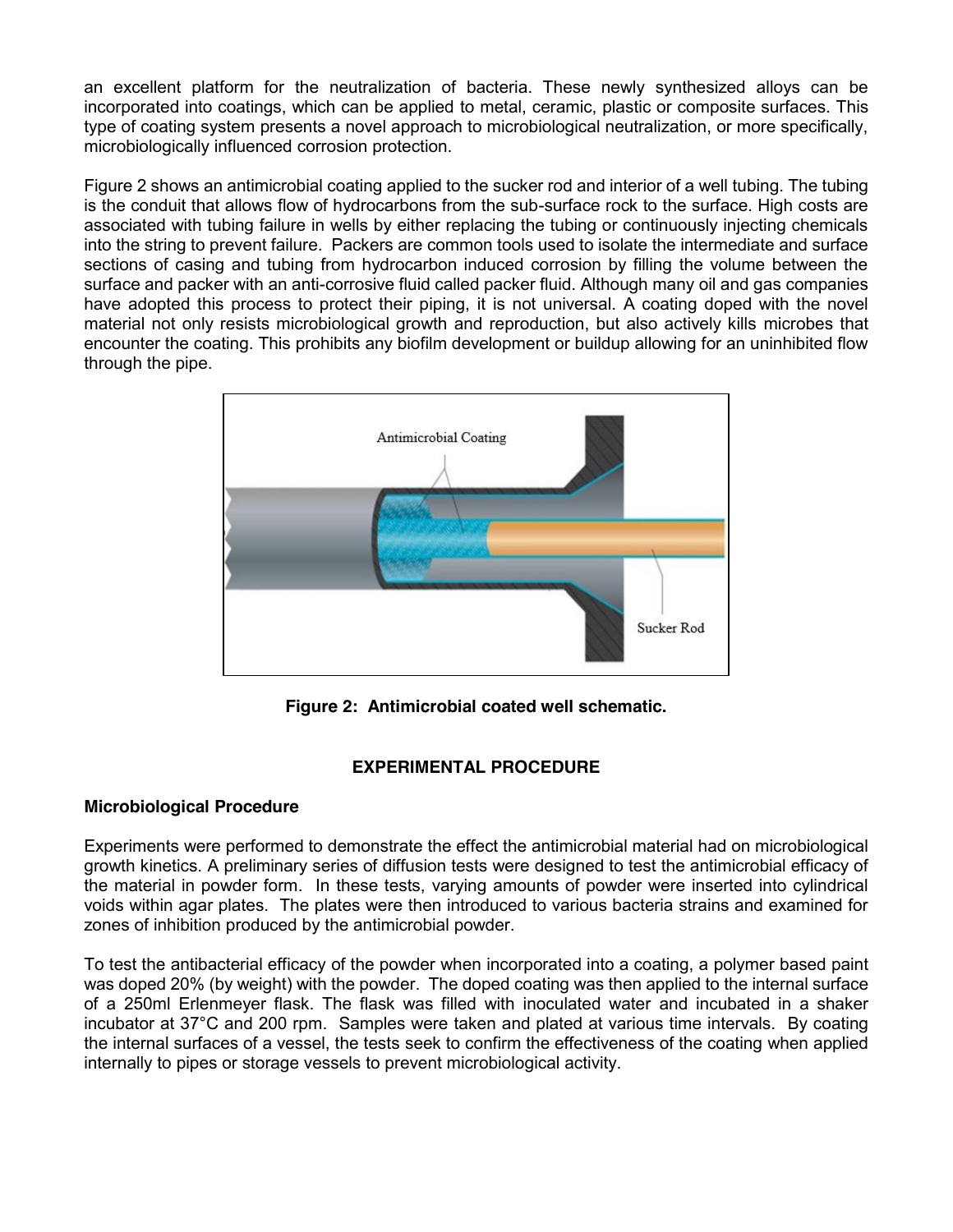Bacillus Subtilis is a spore-forming bacterium like anthrax but benign and used for this study.<sup>11</sup> Experiments were also conducted with Escherichia coli, Bacillus megaterium, and Staphylococcus aureus because they represent the behavior and reproduction characteristics of several common types of bacteria found in nature. The antimicrobial powder (5mm) was procured from Advanced Nano Solutions<sup>t</sup>. Standardized cultures of Staphylococcus aureus, Bacillus megaterium, and Escherichia coli in 20% glycerol were used as the sample cultures throughout the tests. To prepare a standardized sample of the bacteria, a sample taken from an isolated colony on a stock plate was incubated overnight in 10 mL of LB broth at 37°C. The next morning the LB broth was inoculated into 100 mL of LB broth in a nephlo flask. The flask was then incubated in a shaker incubator at 37°C and 200 rpm. The O.D. (optical density) was read every half hour using a spectrophotometer at 600 nm. When the O.D. reached 0.6 the cells were then harvested by taking 40 ml of the culture and adding 10 mL of glycerol for a final concentration of 20%, aliquots of 1 mL were then prepared and stored at -80°C. To quantify bacterial concentration, a standard plate count was conducted and the VC/mL was determined.

### **RESULTS**

### **Microbiological Results**

#### Powder Diffusion Tests Results.

The following results were obtained from third party microbiological testing. Figure 3A displays zones of inhibition created by the coating with S. aureus. The top left quadrant was introduced with 0.10g of the antimicrobial powder, the top right quadrant had 0.05g of powder, the bottom left had 0.005g of powder, and the bottom left had 0.01 g of powder. Figure 3B displays the zones of inhibition created by the powder after it was distributed on half of the agar plate.



**Figure 3: Staphylococcus aureus diffusion test results.**

 $\overline{a}$ 

<sup>†</sup> Trade Name.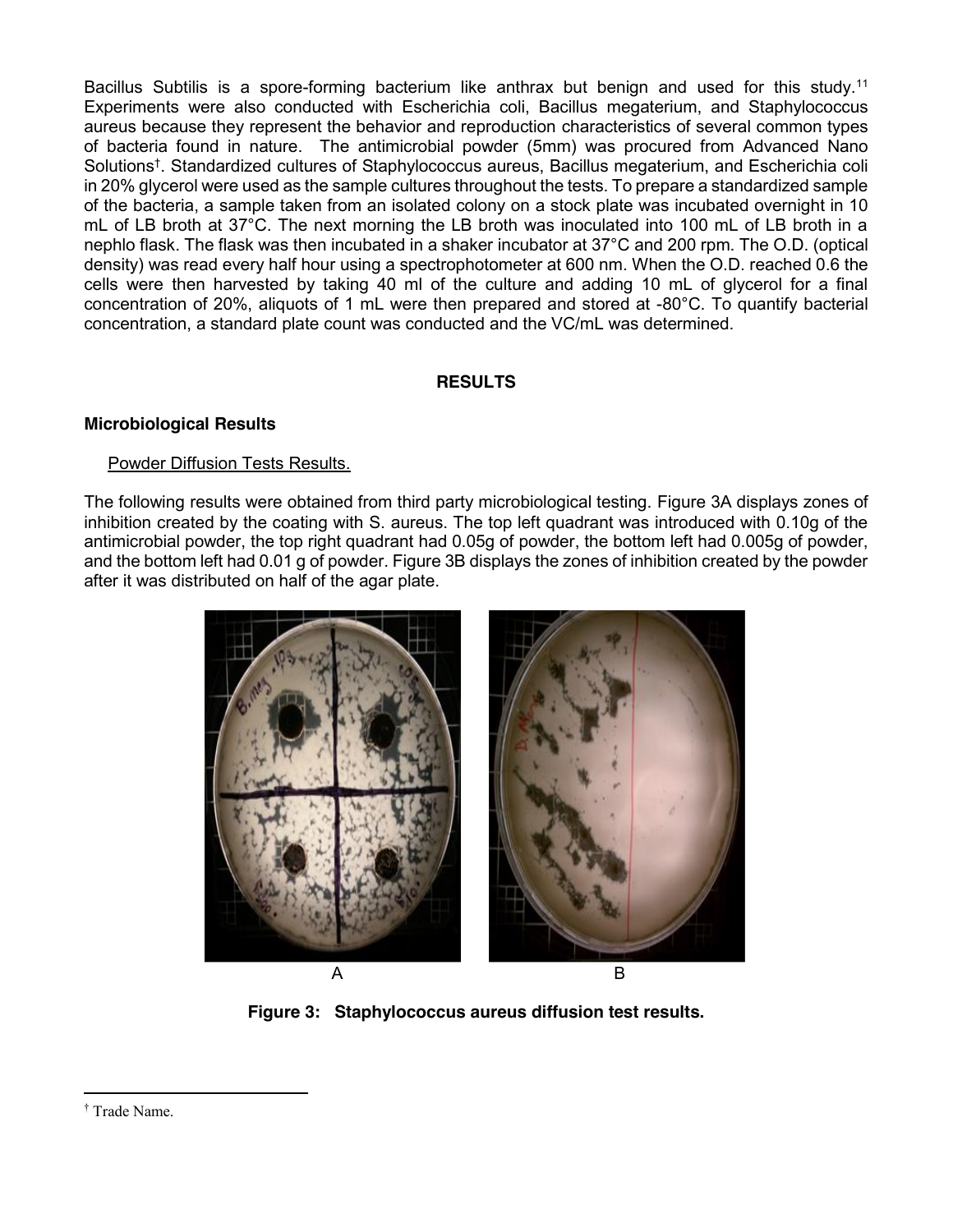Figure 4A displays the zones of inhibition created by the antimicrobial powder after it was distributed on half of the agar plate. Figure 4B displays zones of inhibition created by the powder with E.coli. The top left quadrant was introduced with 0.10g of the powder, the top right quadrant had 0.05g of powder, the bottom left had 0.005g of powder, and the bottom left had 0.01 g of powder.



**Figure 4: Escherichia coli diffusion test results.**

# **Flask Coating Test Results.**

Figure 5 shows plated samples from the flasks coated with doped and standard paint. The flasks were coated then filled with inoculate.



**Figure 5: Escherichia coli flask coating test results after 3 hours of exposure. The control flask result is shown on the left while the test flask result is shown on the right.**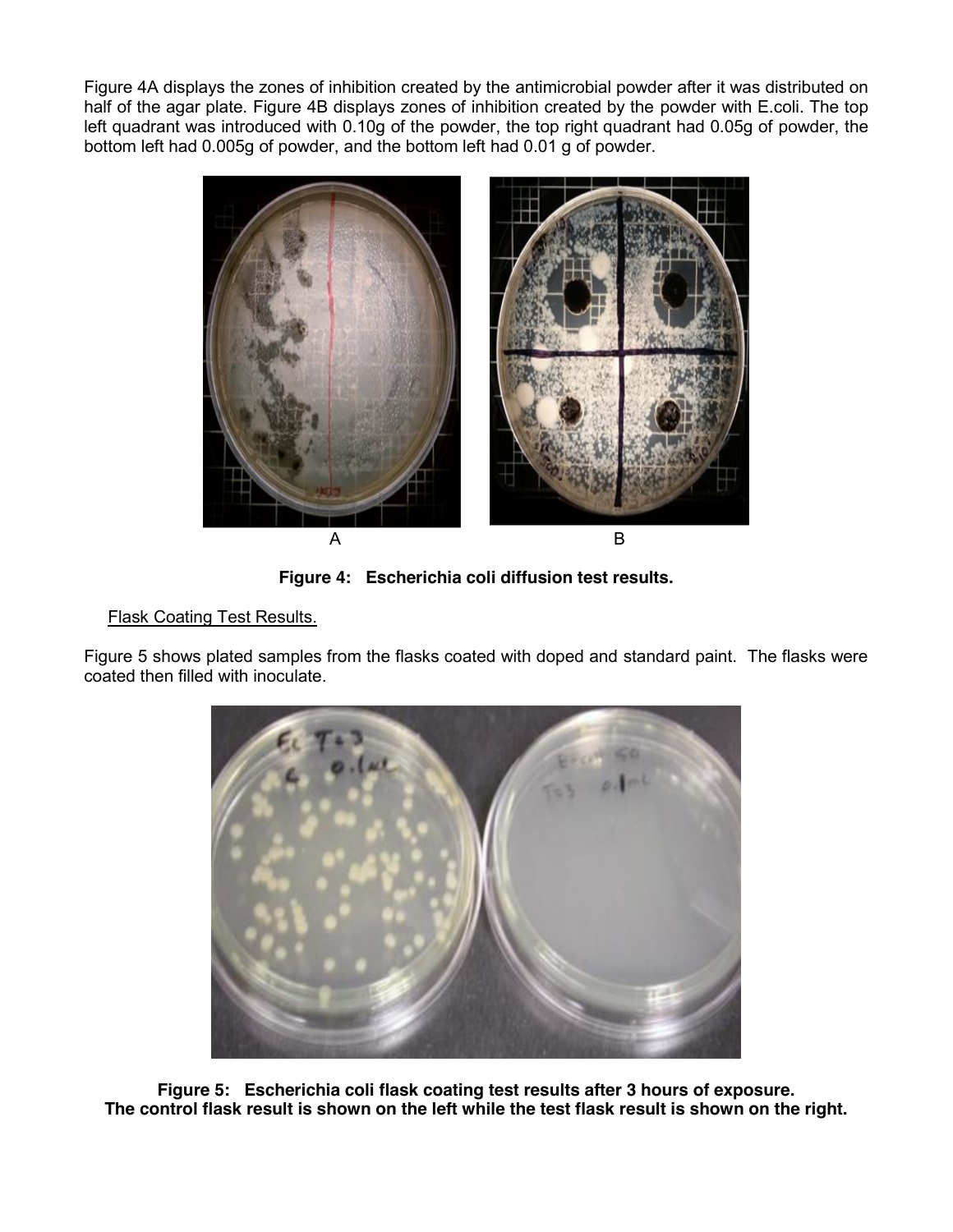Table 1 shows the colony counts of three samples taken from the test flask, which was coated with 20% (by weight) antimicrobial doped paint.

| Time (hr)      | <b>Control Flask</b><br>(0% weight antimicrobial powder) |               | <b>Test Flask</b><br>(20% weight antimicrobial powder) |               |
|----------------|----------------------------------------------------------|---------------|--------------------------------------------------------|---------------|
|                | <b>Colony Count</b>                                      | Average VC/mL | <b>Colony Count</b>                                    | Average VC/mL |
| 0              | <b>TNTC</b><br>(too numerous to<br>count)                |               | 85, 11, 3                                              | 850           |
|                | <b>TNTC</b>                                              |               | 0, 0, 1                                                | 33            |
| $\overline{2}$ | 156, 212, 176                                            | 1813          | 0, 0, 0                                                | 0             |
| 3              | 86,87,100                                                | 910           | 0, 0, 0                                                | 0             |
| 4              | 52,78,93                                                 | 710           | 0, 1, 9                                                | 33            |

**Table 1 Colony Counts of Escherichia coli after Exposure to Coated Flasks**

Interpreting the data collected with the tests, the antimicrobial powder shows an ability to kill bacteria. The plate counts in Figures 3 to 5 show that there was a decrease of over 99% in viable cell counts within the bacteria that was exposed to the antimicrobial material in contrast to the control. The data collected show efficient killing of all tested organisms, suggesting the coating is very quick and complete. The diffusion tests also show a very effective neutralization of the organisms. The quadrant plates show zones of inhibition against E.coli and S.aureus even at the lowest concentration. All three organisms show a significant zone of inhibition when the coating is applied to the agar.

# **Mechanical Results**

To examine how the addition of addition of the antimicrobial material effects the mechanical properties of the host coatings, several standardized tests were employed. Assured Testing Services† was independently contracted to perform ASTM<sup>2</sup> standard testing on thermally sprayed coatings doped with the antimicrobial material. To test the doped coatings for corrosion resistance, ASTM B117-11 standards, commonly referred to as salt spray testing, were employed along with ASTM D610 (scribe testing) to coated steel panels. Salt spray testing is well known in many industries as a reliable method for evaluating the corrosion resistance of coatings. Though exposure to salt spray is not a typical hazard to oil and gas industry coatings, salt spray testing is a method of evaluating any change in the anticorrosive properties of the coating due to the addition of the antimicrobial material. The panels were subjected to 190 hours of salt-water spray and were then evaluated for rust and blister using ASTM D610 and D714 standards. The doped coatings were found to perform equivalent to coatings that were not doped.

A Taber Abrasion Device† was employed to measure the wear resistance of the coatings per ASTM D4060. The device utilizes a weighted CS-10F abrading wheel that rotates at a constant speed to determine the resistance of a coating to abrasion and wear. A 1000g weight was placed on a CS-17 Taber Abrasion wheel per ASTM D4060. Results are given in wear cycles per mil of coating. Results from the testing showed thermally sprayed aluminum oxide  $(AI_2O_3)$  coatings to lose 202mg of mass per 1000 cycles while aluminum oxide coatings doped with 50% antimicrobial powder lost 139mg of mass

 $\overline{a}$ 

<sup>†</sup> Trade Name.

<sup>2</sup> ASTM International (ASTM), 100 Barr Harbor Dr., West Conshohocken, PA 19428-2959.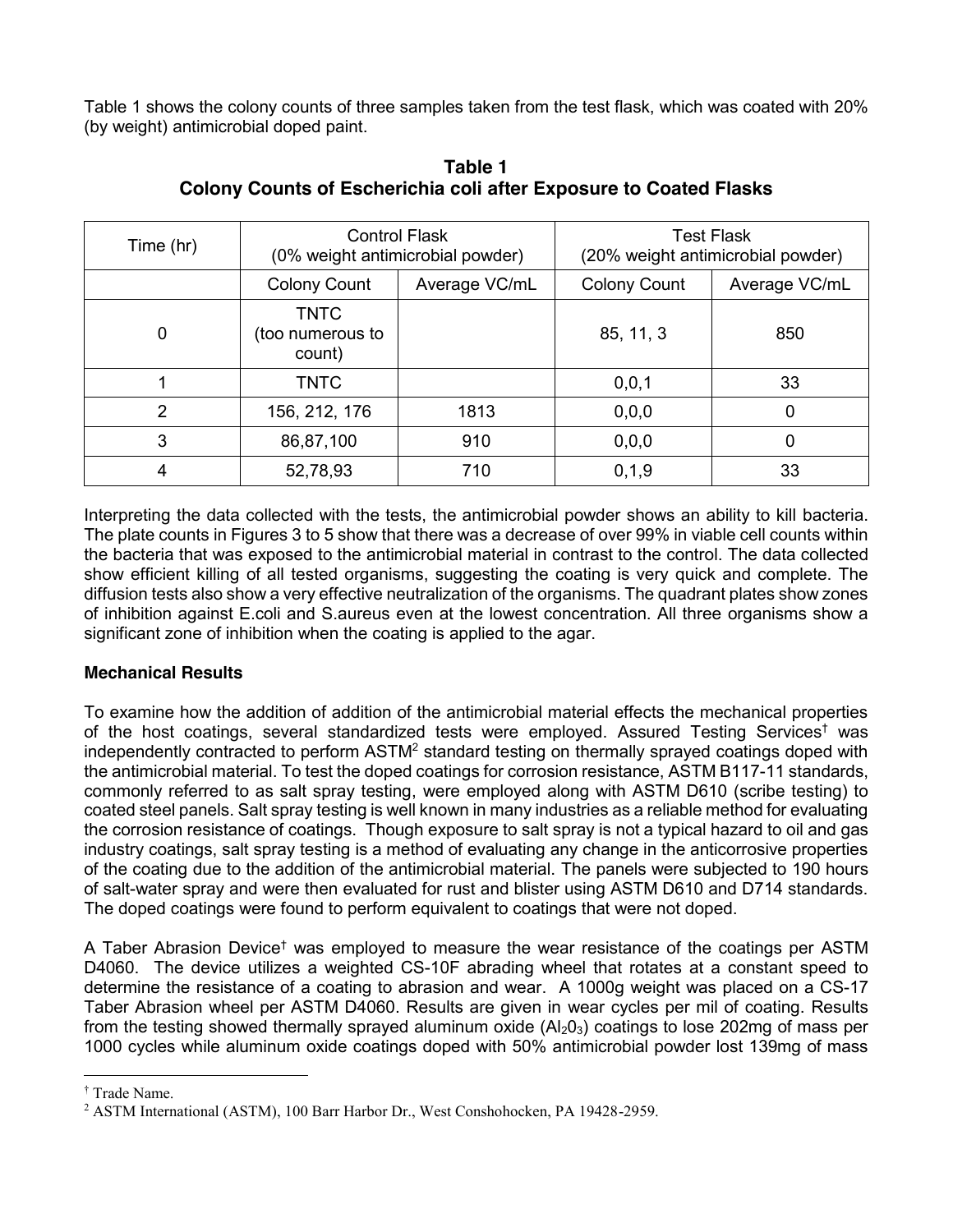per 1000 cycles. This demonstrates that, for some coatings, addition of the antimicrobial powder increases the abrasion resistance of the host coating. This result indicates that the antimicrobial material can increase the wear resistance of standard coatings while simultaneously rendering them antimicrobial.

#### **DISCUSSION**

Many of the unique characteristics demonstrated by the antimicrobial material in the study stem from the synthesis process used to make the material along with the subsequent surface morphology of the product powder. Figure 7 demonstrates the high surface area and porosity gained through the activation process. Increasing the porosity of a material will effectively decrease the overall thermal conductivity. The effective thermal conductivity  $(k<sub>eff</sub>)$  is a local volume-averaged conductivity used for reactant matrices along with the assumption of a local thermal equilibrium between the solid, fluid, and gas phases.<sup>12</sup>The effective thermal conductivity is a function of the material, porosity, temperature, and microstructure. Kaviany<sup>12</sup> presents correlations to determine an effective thermal conductivity for given phase distributions of a representative elementary volume, V. Equation 1 uses the concept of a geometric mean to determine an effective thermal conductivity for porous media.<sup>12</sup>

$$
\frac{k_{\text{eff}}}{k_{\text{g}}} = \left[\frac{k_{\text{max}}}{k_{\text{g}}}\right]^s \left[\frac{k_{\text{min}}}{k_{\text{g}}}\right]^{1-s} \tag{1}
$$

In this equation  $k_{eff}$  is calculated based on the limiting thermal conductivities of the material, where  $k_{min}$  is the minimum thermal conductivity of the material,  $k_{max}$  is the maximum thermal conductivity based upon the reactants and  $k_q$  is the thermal conductivity of the gas in the pores (assumed to have properties similar to air at 2000 K). The s in the equation is described as a wetting parameter and an inverse function of the porosity of the products.<sup>12</sup> Figure 6 shows the data for effective thermal conductivity based on the porosity measurements and a corresponding power law curve fit.



**Figure 6: Effective thermal conductivity as a function of porosity (%).**

The thermal conductivity continues to decrease as the porosity of the material increases leading to the improved property of heat resistance for the coating. The averaged conductivity term typically used for a metal-based alloy similar to the material in this study is 194 W/mK.<sup>13-14</sup> Increasing the porosity from 0% to 16% reduces the thermal conductivity to 97 W/mK. Increasing the porosity to 80% reduces the effective thermal conductivity by a factor of two (i.e. 194 to 91 W/mK).<sup>13-14</sup>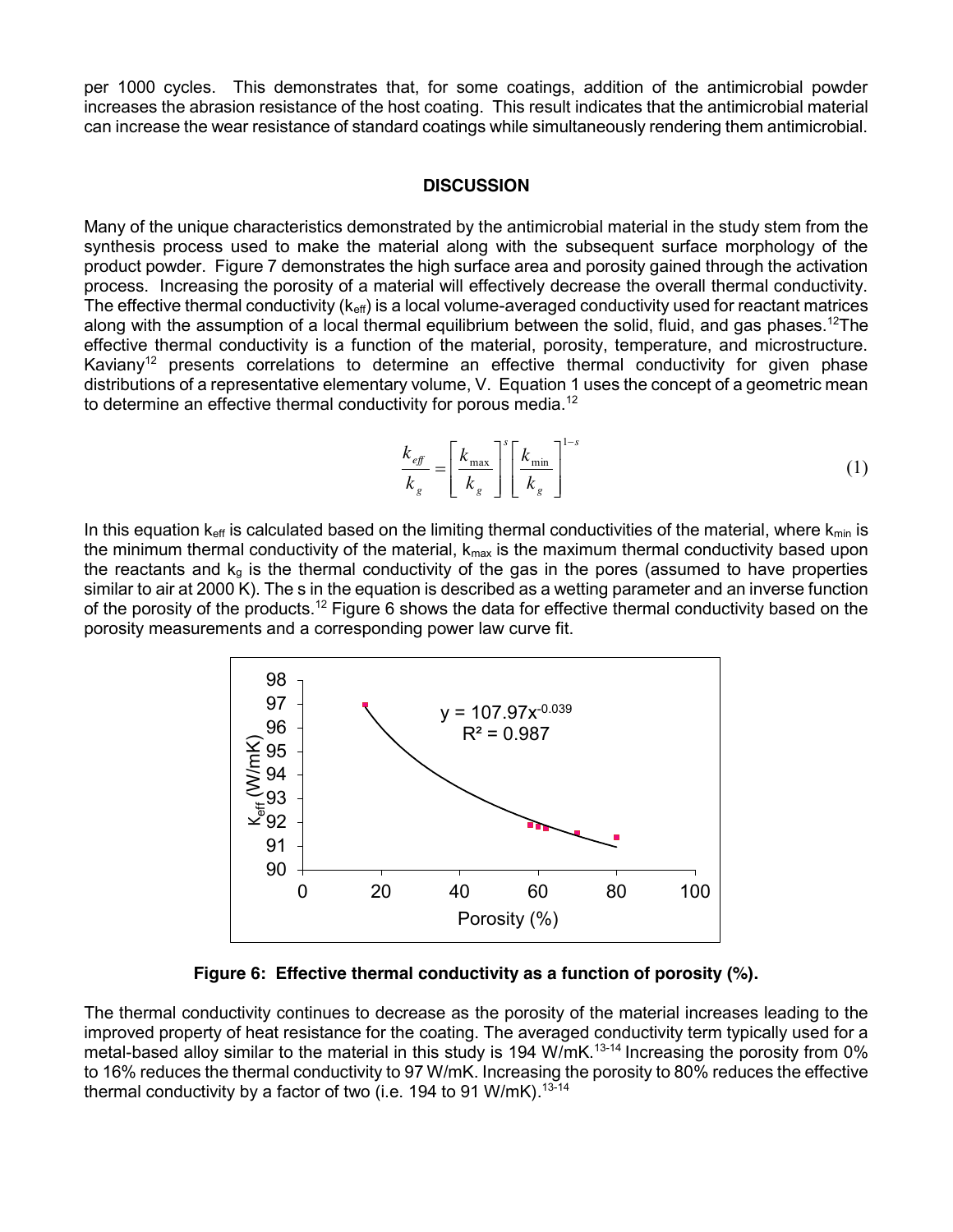Because the material has good high temperature and structural properties, the material is ideal for hot, corrosive applications in the oil and gas industry. Tremendous effort has been devoted to developing new thermal barrier coating materials and processing methods in order to decrease the thermal conductivity.15 The results from this study are significant because they show the production of coating that offers the superior hardness inherent from metallic nanoparticles and the oxidation and hot corrosion resistance associated with materials developed through combustion synthesis, as well as a reduction in thermal conductivity by a factor of two. This material could then be used as an improved thermal barrier coating in a variety of industries.



**Figure 7: SEM image of antimicrobial material microstructure at 20kV.**

# **CONCLUSIONS**

The overall conclusion from a microbiological standpoint is that the material used in the study is a very potent antimicrobial material capable of being incorporated into a variety of coatings to render them antimicrobial. Coatings doped with the material provide a control strategy for microbial attachment and will have great potential in alleviating pipeline and equipment corrosion due to MIC. Testing demonstrated that the material can be incorporated into existing coatings without detrimental effects to the mechanical properties of the host coating. This technology provides a novel and promising alternative for mitigating microbiological corrosion and presents an innovative engineering solution for both external and internal protection of piping systems for the oil and gas industry. The reduction in thermal conductivity based upon increase porosity has significant implications for industrial applications. The extraordinarily high surface areas these materials possess serve as an excellent platform for the neutralization of bacteria. These newly synthesized alloys can be applied as a coating to existing surfaces such as metal, ceramic, or plastic and present a novel approach to bacterial neutralization, or more specifically, MIC.